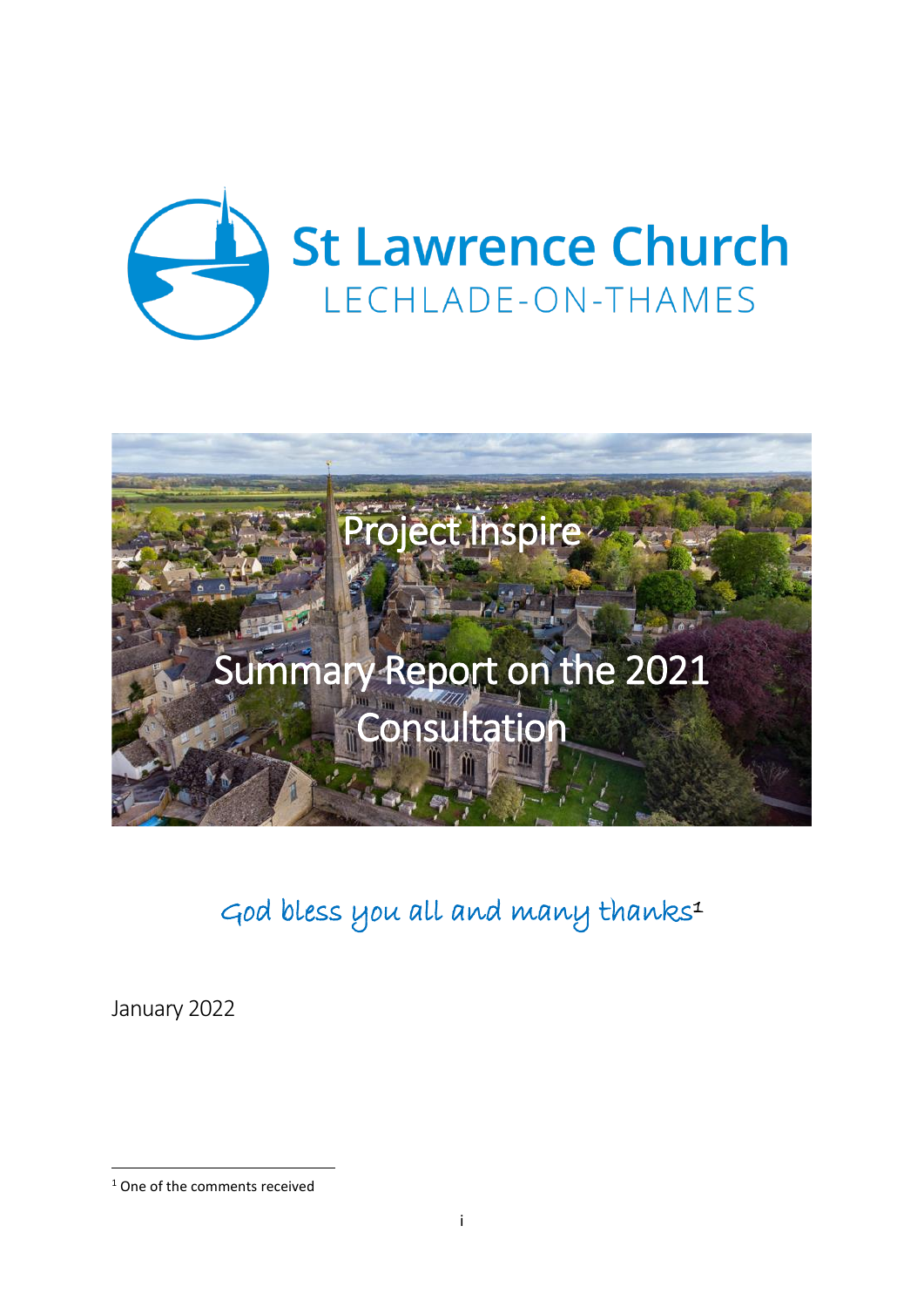# **Contents**

| <u>IMI Viittieteetteettiin erittävat ja saaristoon seisistävat valtaa sittemistelma valtaa sittävät sittävät sittävät si</u> |
|------------------------------------------------------------------------------------------------------------------------------|
|------------------------------------------------------------------------------------------------------------------------------|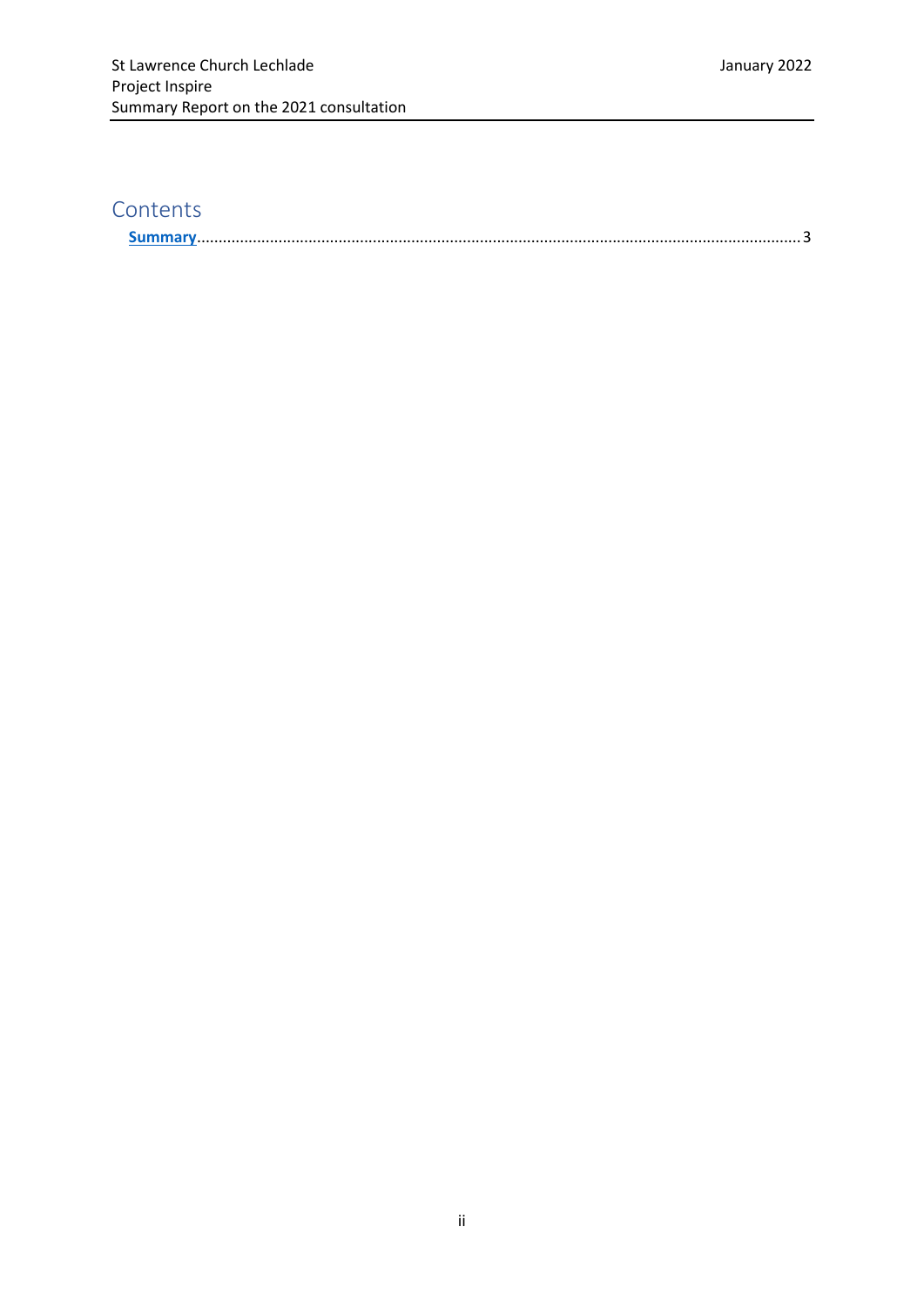# <span id="page-2-0"></span>Summary

This is the largest consultation caried out by St Lawrence Church Parochial Church Council (PCC) and for all those who took the time to visit the presentation, read the information provided and complete the questionnaire, we sincerely thank you.

# **Background**

The initial consultation for the restoration and reordering of St Lawrence Church, Lechlade, carried out in October 2018, resulted in 119 completed questionnaires providing overwhelming support for the project objectives – restore the building for the next 120 years, support worship and wellbeing of the church, enable flexible use of the building for all services and events, create access for all abilities and provide enhanced facilities including toilets, enhanced kitchen and an improved audio-visual system. This initial consultation was carried out over four weeks.

To achieve these objectives, the Project Inspire team together with its conservation architects, and with support from the Diocesan Advisory Committee (DAC), has developed a design which encapsulates all the objectives within the existing church.

# **Objective**

The 2021 consultation was carried out to seek views from the church community and the wider population on whether the presentation of the design met the above objectives supported in the 2018 consultation.

We received a range of suggestions and professional advice which were used in the development of the proposals. The presentation in the church represented the outcome of this process which has the support of the PCC and the DAC.

# **Consultation process**

We informed the community in advance of the presentation in the church through communications delivered across the town, using the church website, a display in the library window and posters on noticeboards and in shops. We invited visitors in small groups to view a specially prepared video, to see the presentation on various boards around the church and to test a sample of church chairs.

This report summarises the results of the responses to the questionnaire, focusing on the six main outcomes and 15 specific questions. Our analysis presents results from the whole community, from those who regularly attend church services in Lechlade and others who either do not attend church or did not provide this data. We also report on chair selection where there was much interest and significant support for one particular design.

# **The 2021 consultation**

This presentation, including a video, display boards and sample chairs was widely advertised within the church and across the town. It was open for all to view over the period  $14<sup>th</sup>$  September to  $30<sup>th</sup>$ October.

# **Questionnaires submitted**

We received 155 responses, half from on-line responses and the other half from paper submissions. The number of questionnaires returned represents 7.1% of the Lechlade population over 18; the population over 18 in Lechlade was 2176 in 2020.<sup>2</sup> For those who regularly attend St Lawrence church, the response represents 74% of those on the electoral roll.

<sup>2</sup> Office of National Statistics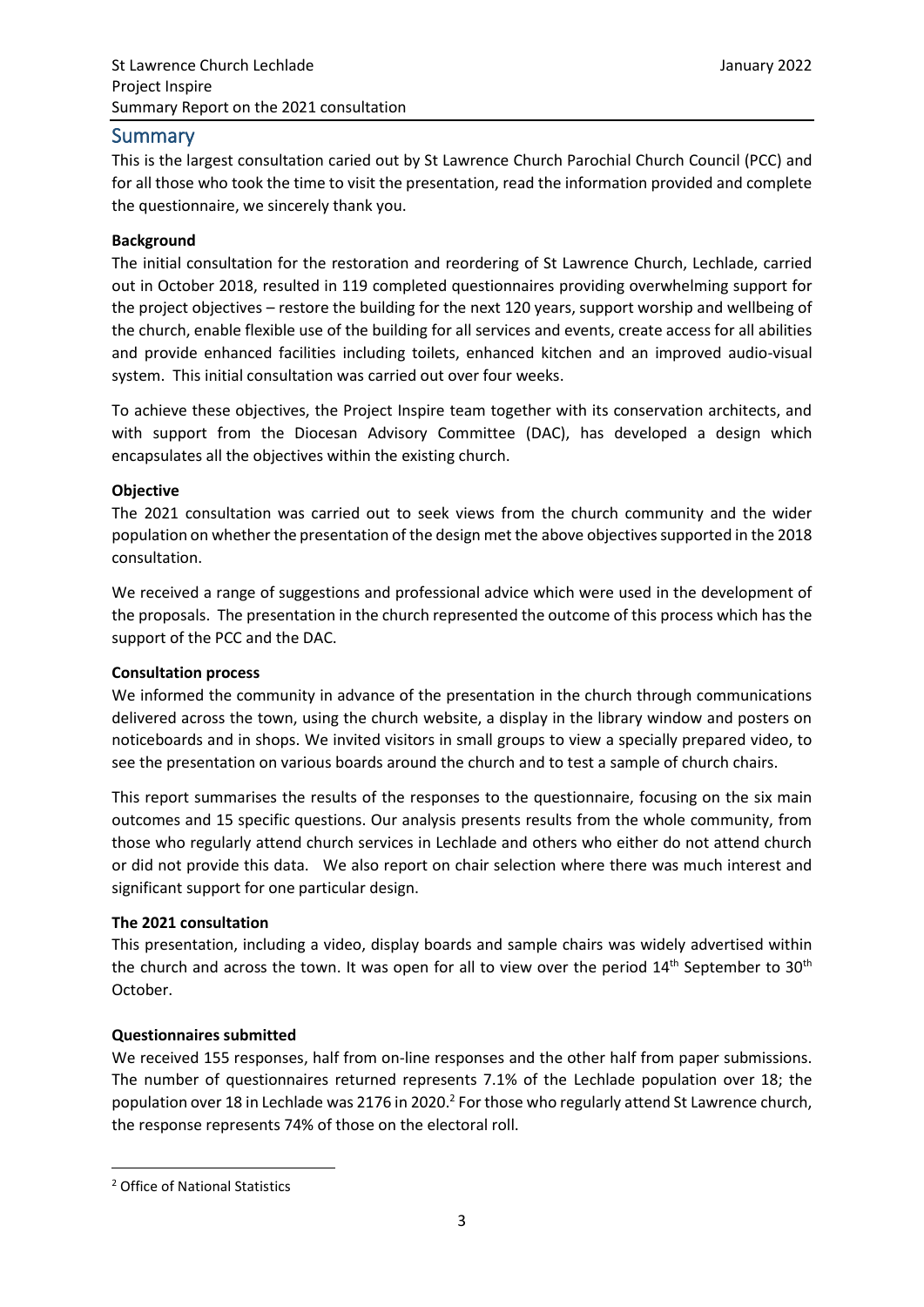

#### **Figure S1 - Distribution of responses by regular church attendance**





#### **Overall findings**

From an aggregation of responses to the 15 individual questions:

- (i) 81% of respondents supported the proposals with a range of 79% to 86.5%;
- (ii) 88% of respondents who attend church regularly supported the proposals with a range of 75% to 92%;
- (iii) 63% of respondents who attend church regularly supported the proposals with a range of 58% to 72%.

Figure S3 shows the **average** level of agreement from all respondees, regular church attendees and occasional or non-attendees for all 15 questions about the project components.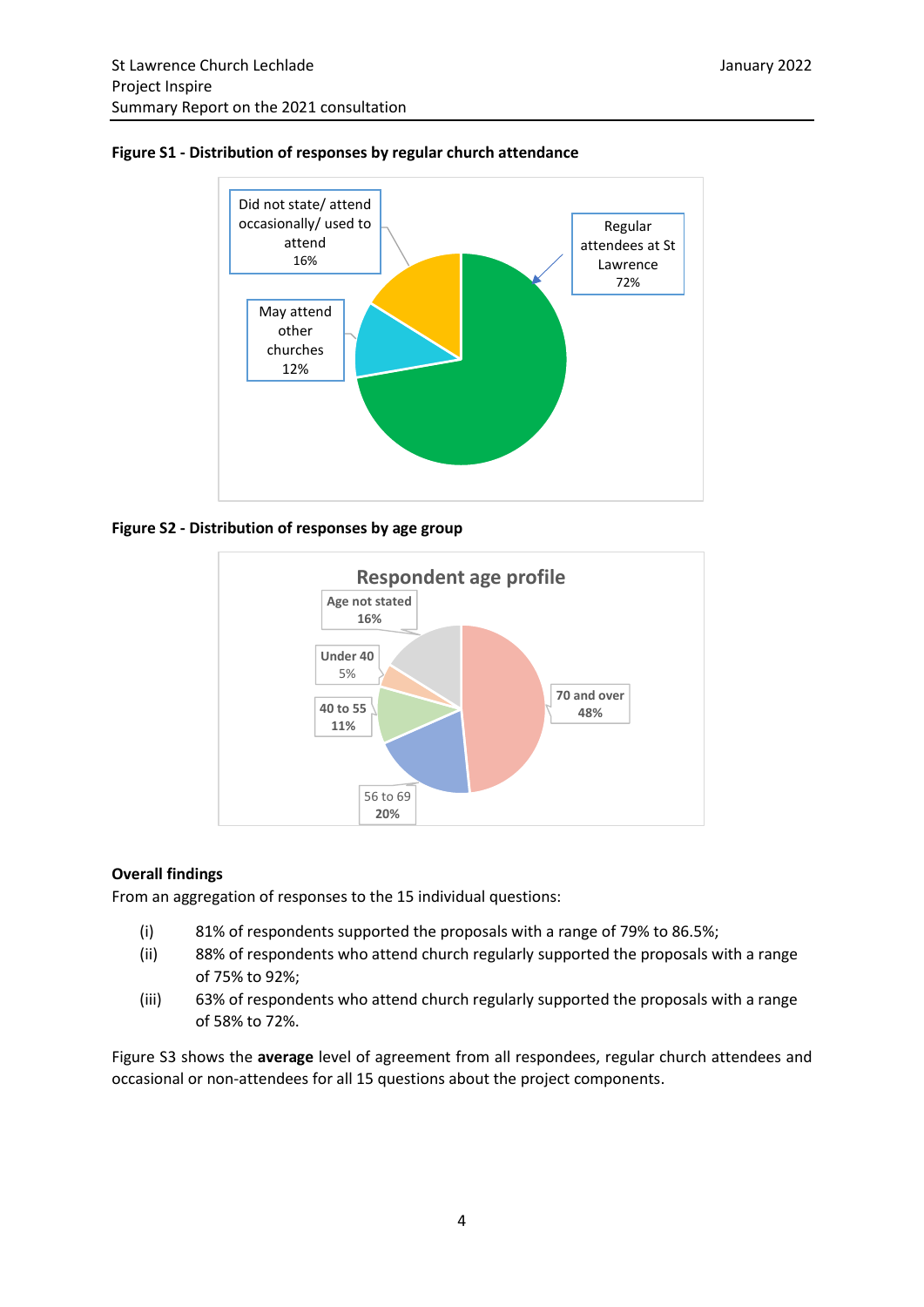# **Figure S3 - Aggregate support for the proposals (%)**



# **Findings by outcomes**

An open and welcoming space included a lighter floor finish in Purbeck limestone, new chairs to replace the existing heavy pews and relocation of the choir screen to the west gallery. This outcome was supported by 79% of all respondents and 86% of regular church attendees.

Level access to all from the north porch to the communion rail included opening the north porch a raised floor to provide level access and accessible toilets under the proposed gallery. This outcome was supported by 79% of all respondents and 85% of regular church attendees.

Shared space to make optimal use of the whole church building included the chancel, the ringing chamber, multi-use areas at the west end and combined vestry and parish office. This outcome was supported by 79% of all respondents and 88% of regular church attendees.

The response from all respondees, regular church attendees and occasional or non-attendees to these three outcomes is shown in Figure S4.



**Figure S4 - Support for specific outcomes (%)**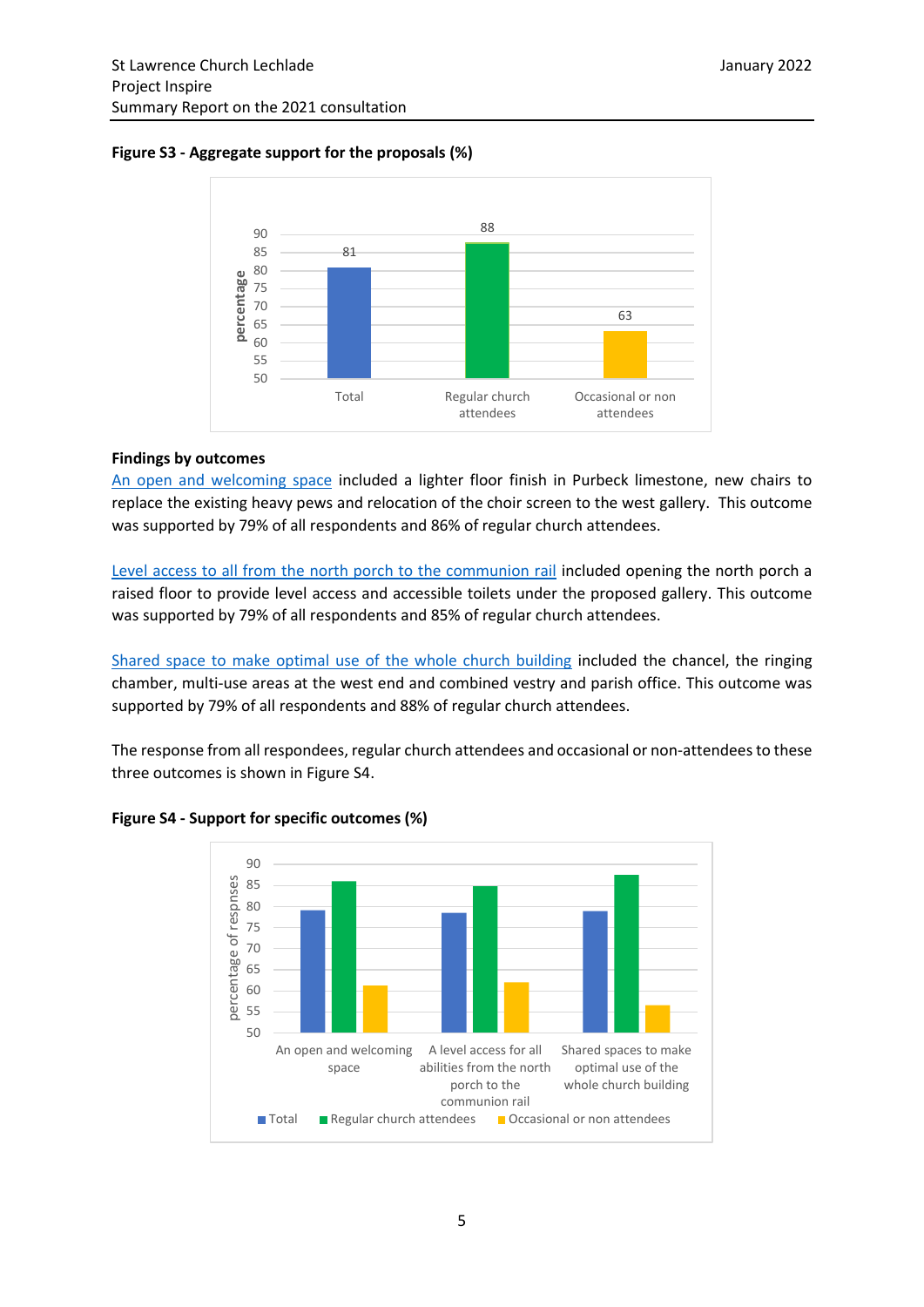Efficient energy use which meets the carbon reduction target included an air source heat pump, underfloor heating and new and improved lighting. This outcome was supported by 86% of all respondents and 92% of regular church attendees.

Heritage conserved by careful design of internal changes included reinstatement of the west balcony, reordering of the south chapel area and restoring the south door. This outcome was supported by 82% of all respondents and 89% of regular church attendees.

Facilities to support worship and events included provision of enhances audio-visual systems and a larger kitchen for light meals. This outcome was supported by 81% of all respondents and 87% of regular church attendees.

The response from all respondees, regular church attendees and occasional or non-attendees to these three outcomes is shown in Figure S5.



# **Figure S5 - Support for specific outcomes (%)**

# **Comments**

We received 100 written comments in the on-line and paper questionnaires. Figure S6 below shows the analysis of these comments by content:

- (i) Supportive positive;
- (ii) Supportive constructive;
- (iii) Not supportive constructive;
- (iv) Not supportive negative.

The extent of 'no comment' responses, predominantly positive, is also included in the analysis.